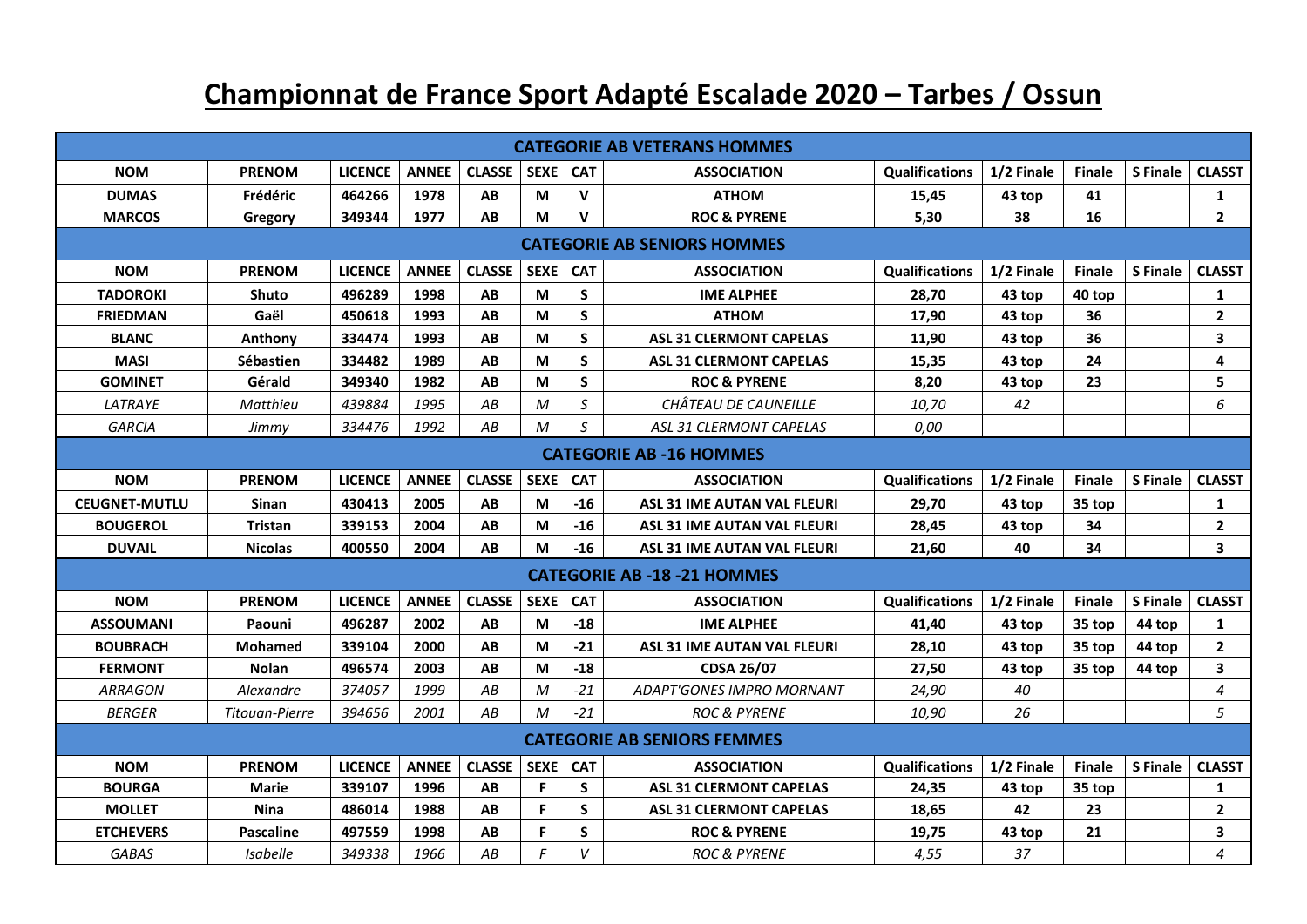|                                    |                  |                |              |                     |                 |               | <b>CATEGORIE BC VETERANS HOMMES</b> |                       |            |               |                 |                         |
|------------------------------------|------------------|----------------|--------------|---------------------|-----------------|---------------|-------------------------------------|-----------------------|------------|---------------|-----------------|-------------------------|
| <b>NOM</b>                         | <b>PRENOM</b>    | <b>LICENCE</b> | ANNEE        | CLASSE   SEXE   CAT |                 |               | <b>ASSOCIATION</b>                  | <b>Qualifications</b> | 1/2 Finale | <b>Finale</b> | S Finale        | <b>CLASST</b>           |
| <b>ELGART</b>                      | <b>Daniel</b>    | 395894         | 1965         | <b>BC</b>           | М               | v             | <b>CHÂTEAU DE CAUNEILLE</b>         | 25,15                 | 31 top     | 41            |                 | 1                       |
| <b>DUPIC</b>                       | Pascal           | 395891         | 1962         | <b>BC</b>           | M               | $\mathbf v$   | <b>CHÂTEAU DE CAUNEILLE</b>         | 13,00                 | 18         | 32            |                 | $\overline{2}$          |
| <b>CATEGORIE BC SENIORS HOMMES</b> |                  |                |              |                     |                 |               |                                     |                       |            |               |                 |                         |
| <b>NOM</b>                         | <b>PRENOM</b>    | <b>LICENCE</b> | <b>ANNEE</b> | CLASSE   SEXE   CAT |                 |               | <b>ASSOCIATION</b>                  | Qualifications        | 1/2 Finale | <b>Finale</b> | S Finale        | <b>CLASST</b>           |
| <b>GUILLEMIN</b>                   | Ludovic          | 395905         | 1992         | <b>BC</b>           | M               | S             | <b>CHÂTEAU DE CAUNEILLE</b>         | 28,40                 | 44 top     | 28 top        | 47 top          | 1                       |
| <b>FERBER</b>                      | Rémi             | 350555         | 1990         | <b>BC</b>           | M               | S             | <b>ESAGAMI</b>                      | 28,90                 | 44 top     | 28 top        | 44              | $\overline{2}$          |
| <b>RHARDOUH</b>                    | Joachim          | 410051         | 1994         | <b>BC</b>           | M               | S             | <b>ATHOM</b>                        | 27,00                 | 44 top     | 28 top        | 30              | 3                       |
| <b>CHAPUIS</b>                     | <b>Sébastien</b> | 342934         | 1985         | <b>BC</b>           | M               | S             | <b>ROC &amp; PYRENE</b>             | 26,20                 | $35+$      | $23+$         |                 | $\overline{4}$          |
| GROS                               | Marvin           | 437861         | 1989         | BC                  | $\mathcal M$    | $\mathcal{S}$ | ATHOM                               | 28,40                 | $34+$      |               |                 | 5                       |
| <b>CERIOLO</b>                     | Benjamin         | 344655         | 1986         | BC                  | M               | $\mathcal S$  | <b>SA DU VOIRONNAIS</b>             | 26,15                 | $31+$      |               |                 | 6                       |
| <b>PICHERY</b>                     | Grégoire         | 410050         | 1996         | ВC                  | M               | $\mathsf S$   | <b>ATHOM</b>                        | 25,70                 |            |               |                 | $\overline{z}$          |
| <b>KRUMB</b>                       | Clément          | 345900         | 1983         | <b>BC</b>           | M               | S             | <b>SA DU VOIRONNAIS</b>             | 16,25                 |            |               |                 | 8                       |
| <b>CATEGORIE BC -14 HOMMES</b>     |                  |                |              |                     |                 |               |                                     |                       |            |               |                 |                         |
| <b>NOM</b>                         | <b>PRENOM</b>    | <b>LICENCE</b> | <b>ANNEE</b> | <b>CLASSE</b>       | <b>SEXE</b>     | <b>CAT</b>    | <b>ASSOCIATION</b>                  | <b>Qualifications</b> | 1/2 Finale | <b>Finale</b> | <b>S</b> Finale | <b>CLASST</b>           |
| <b>DESCHAMPS</b>                   | <b>Pierre</b>    | 463044         | 2006         | <b>BC</b>           | M               | $-14$         | <b>IME JONZAC SPORT ADAPTE</b>      | 30,90                 | 31 top     | 44 top        | $44+$           | $\mathbf{1}$            |
| <b>LAPEYRONIE</b>                  | <b>Brayan</b>    | 491787         | 2006         | <b>BC</b>           | M               | $-14$         | <b>KARATE ANGOULEME S</b>           | 27,60                 | 31 top     | 44 top        | $30+$           | $\overline{2}$          |
| <b>JOLY</b>                        | <b>Clément</b>   | 350562         | 2006         | <b>BC</b>           | M               | $-14$         | <b>ESAGAMI</b>                      | 21,80                 | 18         | 24            |                 | 3                       |
|                                    |                  |                |              |                     |                 |               | <b>CATEGORIE BC - 16 HOMMES</b>     |                       |            |               |                 |                         |
| <b>NOM</b>                         | <b>PRENOM</b>    | <b>LICENCE</b> | <b>ANNEE</b> | <b>CLASSE</b>       | <b>SEXE</b>     | <b>CAT</b>    | <b>ASSOCIATION</b>                  | <b>Qualifications</b> | 1/2 Finale | <b>Finale</b> | <b>S</b> Finale | <b>CLASST</b>           |
| <b>REDON</b>                       | <b>Benjamin</b>  | 491789         | 2005         | <b>BC</b>           | M               | $-16$         | <b>KARATE ANGOULEME S</b>           | 64,75                 | 44 top     | 44 top        | 47              | $\mathbf{1}$            |
| <b>OZDRIA</b>                      | Ronny            | 486965         | 2005         | <b>BC</b>           | M               | $-16$         | ASL 31 IME AUTAN VAL FLEURI         | 27,00                 | 44 top     | 44 top        | $38+$           | $\overline{2}$          |
| <b>LAGACHE</b>                     | Yann             | 492634         | 2004         | <b>BC</b>           | M               | $-16$         | <b>OLAGARROA</b>                    | 26,10                 | 44 top     | 21            |                 | $\overline{\mathbf{3}}$ |
|                                    |                  |                |              |                     |                 |               | <b>CATEGORIE BC -18 -21 HOMMES</b>  |                       |            |               |                 |                         |
| <b>NOM</b>                         | <b>PRENOM</b>    | <b>LICENCE</b> | <b>ANNEE</b> | <b>CLASSE</b>       | <b>SEXE CAT</b> |               | <b>ASSOCIATION</b>                  | <b>Qualifications</b> | 1/2 Finale | <b>Finale</b> | <b>S</b> Finale | <b>CLASST</b>           |
| <b>CHEVALIER</b>                   | Théo             | 339108         | 2000         | <b>BC</b>           | М               | $-21$         | <b>ASL 31 IME AUTAN VAL FLEURI</b>  | 67,00                 | 44 top     | 44 top        | 45 top          | $\mathbf{1}$            |
| <b>CROZIE</b>                      | <b>Clément</b>   | 374077         | 2000         | <b>BC</b>           | M               | $-21$         | <b>ADAPT'GONES IMPRO MORNANT</b>    | 38,00                 | 44 top     | 44 top        | 45 top          | $\overline{2}$          |
| <b>ANDURRU</b>                     | Teddy            | 383500         | 2000         | <b>BC</b>           | М               | $-21$         | <b>OLAGARROA</b>                    | 32,30                 | 44 top     | 44 top        | $12+$           | 3                       |
| <b>COUSIN</b>                      | <b>Olivier</b>   | 496576         | 2002         | <b>BC</b>           | M               | $-18$         | <b>CDSA 26/07</b>                   | 54,40                 | 44 top     | 25            |                 | $\overline{4}$          |
| <b>BLAIRON</b>                     | Jillian          | 462930         | 1999         | BC                  | $\mathcal M$    | $-21$         | <b>SA DU VOIRONNAIS</b>             | 18,20                 | 27         |               |                 | 5                       |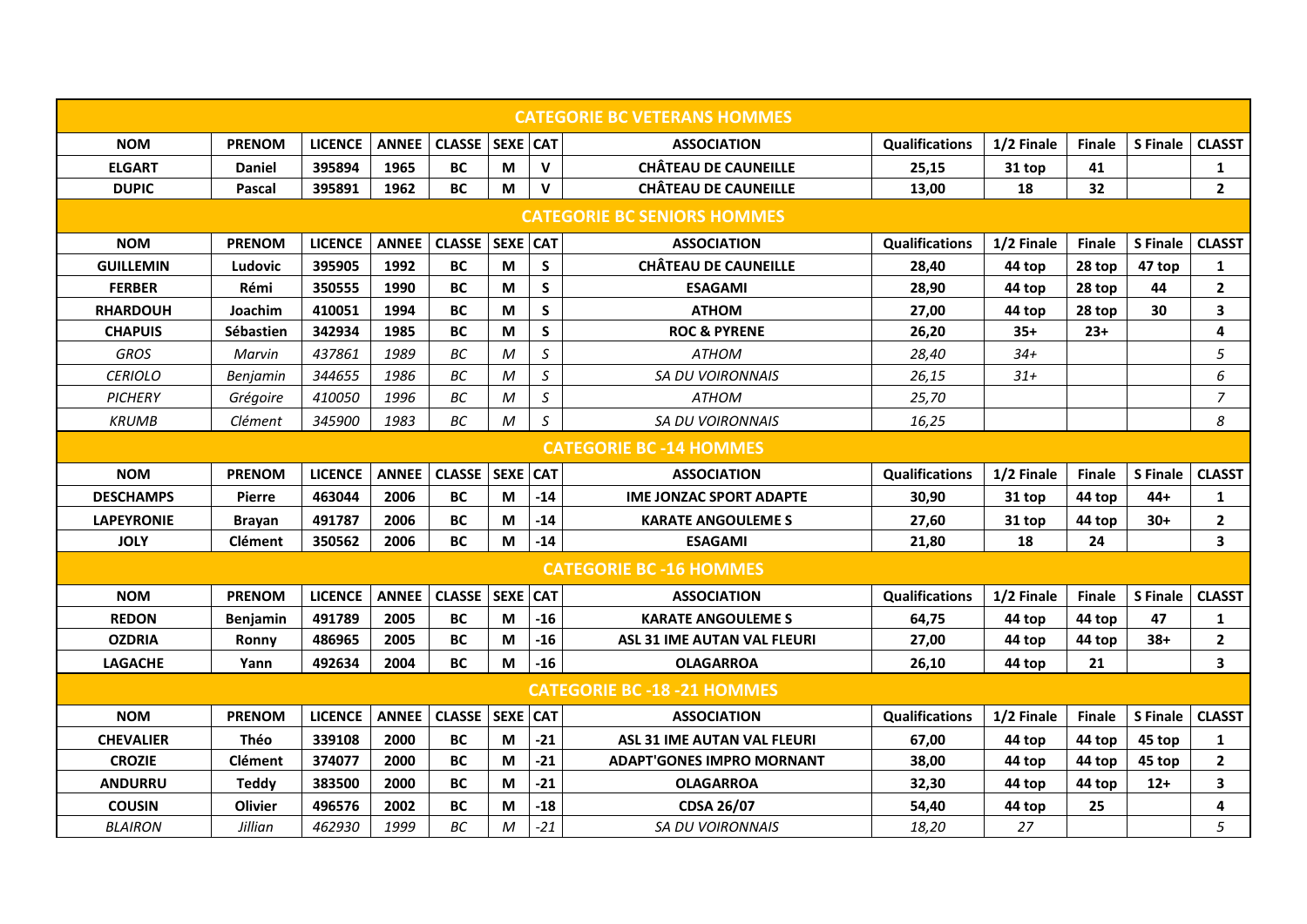| <b>CATEGORIE BC -21 SENIORS FEMMES</b> |                |                |              |               |                 |       |                                       |                       |            |               |                 |               |
|----------------------------------------|----------------|----------------|--------------|---------------|-----------------|-------|---------------------------------------|-----------------------|------------|---------------|-----------------|---------------|
| <b>NOM</b>                             | <b>PRENOM</b>  | <b>LICENCE</b> | <b>ANNEE</b> | <b>CLASSE</b> | <b>SEXE CAT</b> |       | <b>ASSOCIATION</b>                    | <b>Qualifications</b> | 1/2 Finale | <b>Finale</b> | <b>S</b> Finale | <b>CLASST</b> |
| <b>ROUBANOVITCH</b>                    | Wanda          | 432074         | 1994         | <b>BC</b>     | F               | S     | <b>ATHOM</b>                          | 28,75                 | 31 top     | $41+$         |                 | 1             |
| <b>RISPOLI</b>                         | Alissa         | 374127         | 2001         | <b>BC</b>     |                 | $-21$ | <b>ADAPT'GONES IMPRO MORNANT</b>      | 26,15                 | 31 top     | 24            |                 | $\mathbf{2}$  |
| <b>THOMAS</b>                          | Amanda         | 403659         | 1992         | BC            | F               | S     | <b>CHÂTEAU DE CAUNEILLE</b>           | 8,70                  | 16         | 24            |                 | 3             |
| <b>CATEGORIE BC -10 FEMMES</b>         |                |                |              |               |                 |       |                                       |                       |            |               |                 |               |
| <b>NOM</b>                             | <b>PRENOM</b>  | <b>LICENCE</b> | <b>ANNEE</b> | <b>CLASSE</b> | <b>SEXE CAT</b> |       | <b>ASSOCIATION</b>                    | <b>Qualifications</b> | 1/2 Finale | <b>Finale</b> | <b>S</b> Finale | <b>CLASST</b> |
| <b>BAUMGARTNER</b>                     | Sue            | 427070         | 2010         | <b>BC</b>     |                 | $-10$ | <b>IME JONZAC SPORT ADAPTE</b>        | 11,85                 | $18+$      | 11            |                 | 1             |
| <b>CATEGORIE BC -14 -16 FEMMES</b>     |                |                |              |               |                 |       |                                       |                       |            |               |                 |               |
| <b>NOM</b>                             | <b>PRENOM</b>  | <b>LICENCE</b> | <b>ANNEE</b> | <b>CLASSE</b> | <b>SEXE CAT</b> |       | <b>ASSOCIATION</b>                    | <b>Qualifications</b> | 1/2 Finale | <b>Finale</b> | <b>S</b> Finale | <b>CLASST</b> |
| <b>GANDILLON</b>                       | <b>Pauline</b> | 427077         | 2006         | <b>BC</b>     |                 | $-14$ | <b>IME JONZAC SPORT ADAPTE</b>        | 14,00                 | 31 top     | 44 top        |                 |               |
| <b>LOUIS</b>                           | Lydie          | 393468         | 2005         | <b>BC</b>     | F.              | $-16$ | <b>IME JONZAC SPORT ADAPTE</b>        | 14,60                 | 31 top     | $24+$         |                 | $\mathbf{2}$  |
| <b>CORDIER</b>                         | Miléna         | 468417         | 2005         | <b>BC</b>     | F               | $-16$ | <b>ADAPT'GONES IMPRO MORNANT</b>      | 18,55                 | 31 top     | $22+$         |                 | 3             |
| MAILLAND                               | Sharona        | 463047         | 2005         | ВC            | E               | -16   | <i><b>IME JONZAC SPORT ADAPTE</b></i> | 18,15                 | $30+$      |               |                 | 4             |
| <b>DECHANGY</b>                        | Madison        | 393463         | 2006         | ВC            | F               | -14   | <i><b>IME JONZAC SPORT ADAPTE</b></i> | 19,30                 | $24+$      |               |                 | 5             |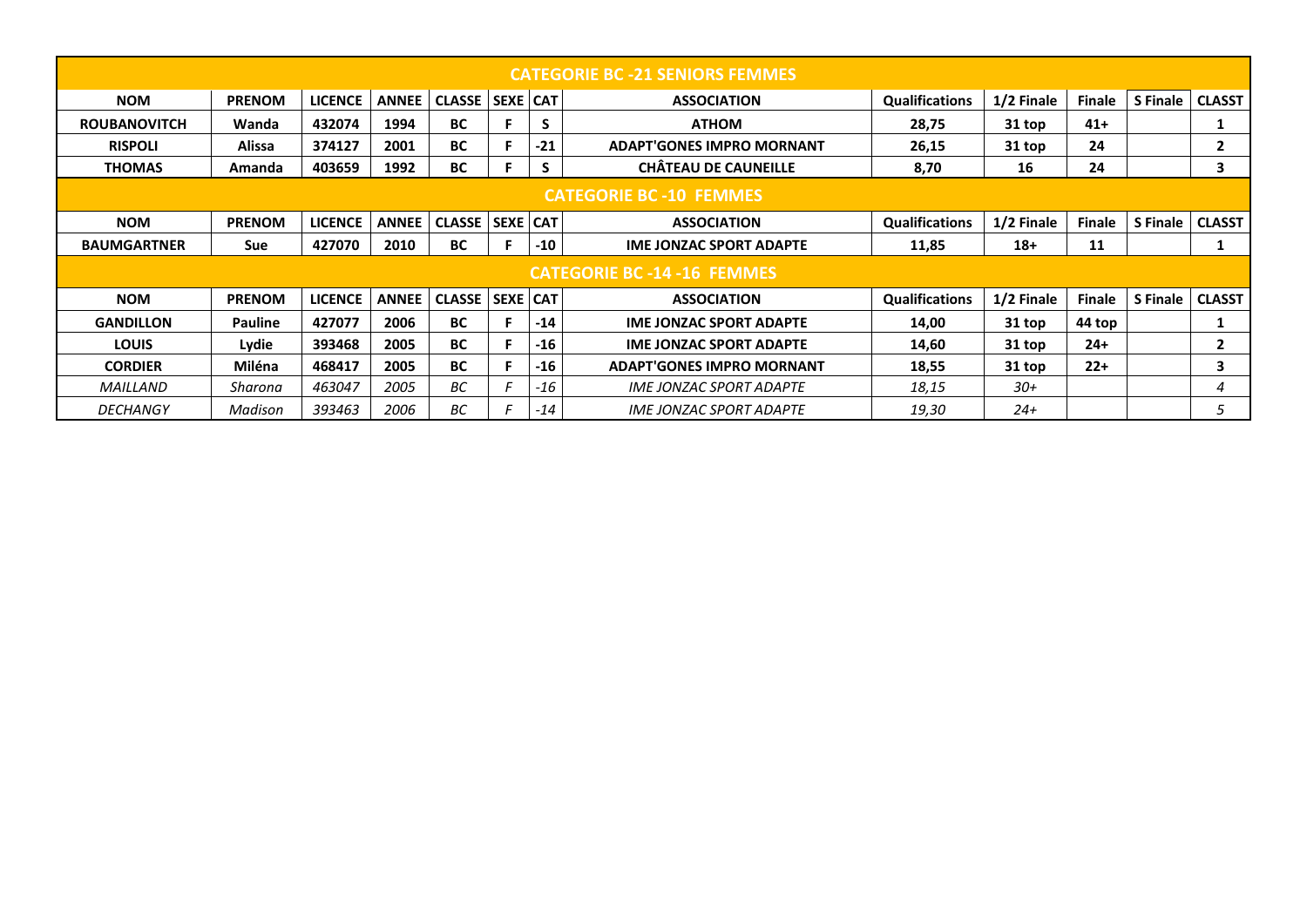|                                    |                 |                |              |                     |              |                 | <b>CATEGORIE CD VETERANS HOMMES</b> |                       |            |        |                   |                         |   |
|------------------------------------|-----------------|----------------|--------------|---------------------|--------------|-----------------|-------------------------------------|-----------------------|------------|--------|-------------------|-------------------------|---|
| <b>NOM</b>                         | <b>PRENOM</b>   | <b>LICENCE</b> | <b>ANNEE</b> | <b>CLASSE</b>       | <b>SEXE</b>  | <b>CAT</b>      | <b>ASSOCIATION</b>                  | Qualifications        | 1/2 Finale |        | Finale   S Finale | <b>CLASST</b>           |   |
| <b>COPIN</b>                       | Eric            | 350549         | 1972         | <b>CD</b>           | M            | $\mathsf{v}$    | <b>ESAGAMI</b>                      | 31,20                 | $31+$      | $30+$  |                   | $\mathbf{1}$            | T |
| <b>BERNAULT</b>                    | Laurent         | 345780         | 1979         | <b>CD</b>           | M            | $\mathsf{V}$    | <b>ROC &amp; PYRENE</b>             | 32,00                 | 32 top     | 47 top |                   | $\mathbf{2}$            | M |
| <b>BLANC</b>                       | <b>Sylvaire</b> | 345791         | 1980         | <b>CD</b>           | M            | V               | <b>ROC &amp; PYRENE</b>             | 37,45                 | 31         | 47 top |                   | 3                       | M |
| <b>DUCOURAU</b>                    | <b>Philippe</b> | 478597         | 1973         | <b>CD</b>           | M            | $\mathbf v$     | <b>CHÂTEAU DE CAUNEILLE</b>         | 14,05                 | 26         | 23     |                   | 4                       | M |
| <b>GUITON</b>                      | Yannick         | 432372         | 1972         | CD                  | M            | V               | <b>HORIZON VERTICAL</b>             | 27,70                 | 25         |        |                   | 5                       |   |
| <b>BACHELET</b>                    | Valéry          | 395907         | 1971         | CD                  | M            | V               | CHÂTEAU DE CAUNEILLE                | 23,20                 | 22         |        |                   | 6                       |   |
| <b>CATEGORIE CD SENIORS HOMMES</b> |                 |                |              |                     |              |                 |                                     |                       |            |        |                   |                         |   |
| <b>NOM</b>                         | <b>PRENOM</b>   | <b>LICENCE</b> |              | <b>ANNEE CLASSE</b> | <b>SEXE</b>  | <b>CAT</b>      | <b>ASSOCIATION</b>                  | <b>Qualifications</b> | 1/2 Finale |        | Finale   S Finale | <b>CLASST</b>           |   |
| <b>GRAFTIAUX</b>                   | Quentin         | 461568         | 1987         | <b>CD</b>           | M            | S               | <b>CAF CHAMBERY</b>                 | 79,50                 | 47 top     | 37 top | 45 top            | 1                       | T |
| <b>PARENT</b>                      | Jonas           | 345796         | 1988         | <b>CD</b>           | M            | S               | <b>ROC &amp; PYRENE</b>             | 51,40                 | 47 top     | 37 top | 45 top            | $\overline{\mathbf{2}}$ | T |
| <b>LERENDU</b>                     | Mathieu         | 372500         | 1988         | <b>CD</b>           | M            | S               | <b>HORIZON VERTICAL</b>             | 59.60                 | 47 top     | 34     |                   | 3                       | T |
| <b>GUERRY</b>                      | Yoann           | 355183         | 1995         | <b>CD</b>           | M            | S               | <b>ESAGAMI</b>                      | 51,60                 | 47 top     | $26+$  |                   | 4                       | T |
| <b>GAUCHET</b>                     | Axel            | 493512         | 1992         | <b>CD</b>           | M            | S               | <b>HORIZON VERTICAL</b>             | 28,80                 | $43+$      | 22     |                   | 5                       | M |
| <b>GAHAT</b>                       | Thibault        | 365248         | 1995         | CD                  | M            | S               | <b>OLAGARROA</b>                    | 33,10                 | 40         |        |                   | 6                       |   |
| PERWEZ                             | Jérémie         | 339209         | 1986         | CD                  | M            | S               | <b>CAF CHAMBERY</b>                 | 29,00                 | 30         |        |                   | $\overline{7}$          |   |
| <b>ZONTONE</b>                     | Marco           | 405279         | 1996         | CD                  | M            | S               | <b>ESAGAMI</b>                      | 28,70                 |            |        |                   | 8                       |   |
| SOUVIGNAC                          | Corentin        | 426664         | 1998         | CD                  | $\mathcal M$ | S               | <b>ROC &amp; PYRENE</b>             | 28,00                 |            |        |                   | 9                       |   |
|                                    |                 |                |              |                     |              |                 | <b>CATEGORIE CD -8 -10 HOMMES</b>   |                       |            |        |                   |                         |   |
| <b>NOM</b>                         | <b>PRENOM</b>   | <b>LICENCE</b> | <b>ANNEE</b> | <b>CLASSE</b>       | <b>SEXE</b>  | <b>CAT</b>      | <b>ASSOCIATION</b>                  | <b>Qualifications</b> | 1/2 Finale |        | Finale   S Finale | <b>CLASST</b>           |   |
| <b>NOEL</b>                        | <b>Silver</b>   | 497135         | 2011         | <b>CD</b>           | M            | -10             | <b>ASLC BEROI</b>                   | 27,55                 | 21         | 37     |                   | 1                       | M |
| <b>DE MACEDO</b>                   | Jason           | 472664         | 2011         | <b>CD</b>           | M            | $-10$           | <b>ASLC BEROI</b>                   | 22,60                 | 43 top     | 17     |                   | $\overline{\mathbf{2}}$ | M |
| <b>CLAMEN</b>                      | <b>Tom</b>      | 472665         | 2013         | <b>CD</b>           | M            | -8              | <b>ASLC BEROI</b>                   | 22,15                 | 43 top     | 14     |                   | 3                       | M |
|                                    |                 |                |              |                     |              |                 | <b>CATEGORIE CD -12 -14 HOMMES</b>  |                       |            |        |                   |                         |   |
| <b>NOM</b>                         | <b>PRENOM</b>   | <b>LICENCE</b> | <b>ANNEE</b> | <b>SEXE</b>         | <b>CAT</b>   | <b>DIVISION</b> | <b>ASSOCIATION</b>                  | <b>Qualifications</b> | 1/2 Finale |        | Finale S Finale   | <b>CLASST</b>           |   |
| <b>HAUROGNE</b>                    | Kyllian         | 412519         | 2006         | <b>CD</b>           | M            | $-14$           | <b>ASLC BEROI</b>                   | 38,80                 | 32 top     | 47 top |                   | 1                       | T |
| <b>FRUTUOSO</b>                    | Enzo            | 496412         | 2007         | <b>CD</b>           | M            | -14             | <b>ROC &amp; PYRENE</b>             | 46,20                 | 32 top     | 47 top |                   | 2                       | M |
| <b>CRESSENT</b>                    | <b>Maiky</b>    | 497799         | 2006         | <b>CD</b>           | M            | $-14$           | <b>ROC &amp; PYRENE</b>             | 30,30                 | 32 top     | 47 top |                   | 3                       | M |
| <b>SERRIER DELSART</b>             | Isaac           | 494933         | 2008         | CD                  | M            | $-12$           | ASLC BEROI                          | 31,25                 | 31         |        |                   | 4                       |   |
| <b>ALLAIN</b>                      | Mathéo          | 462505         | 2009         | CD                  | M            | $-12$           | <b>ASLC BEROI</b>                   | 16,00                 | 15         |        |                   | 5                       |   |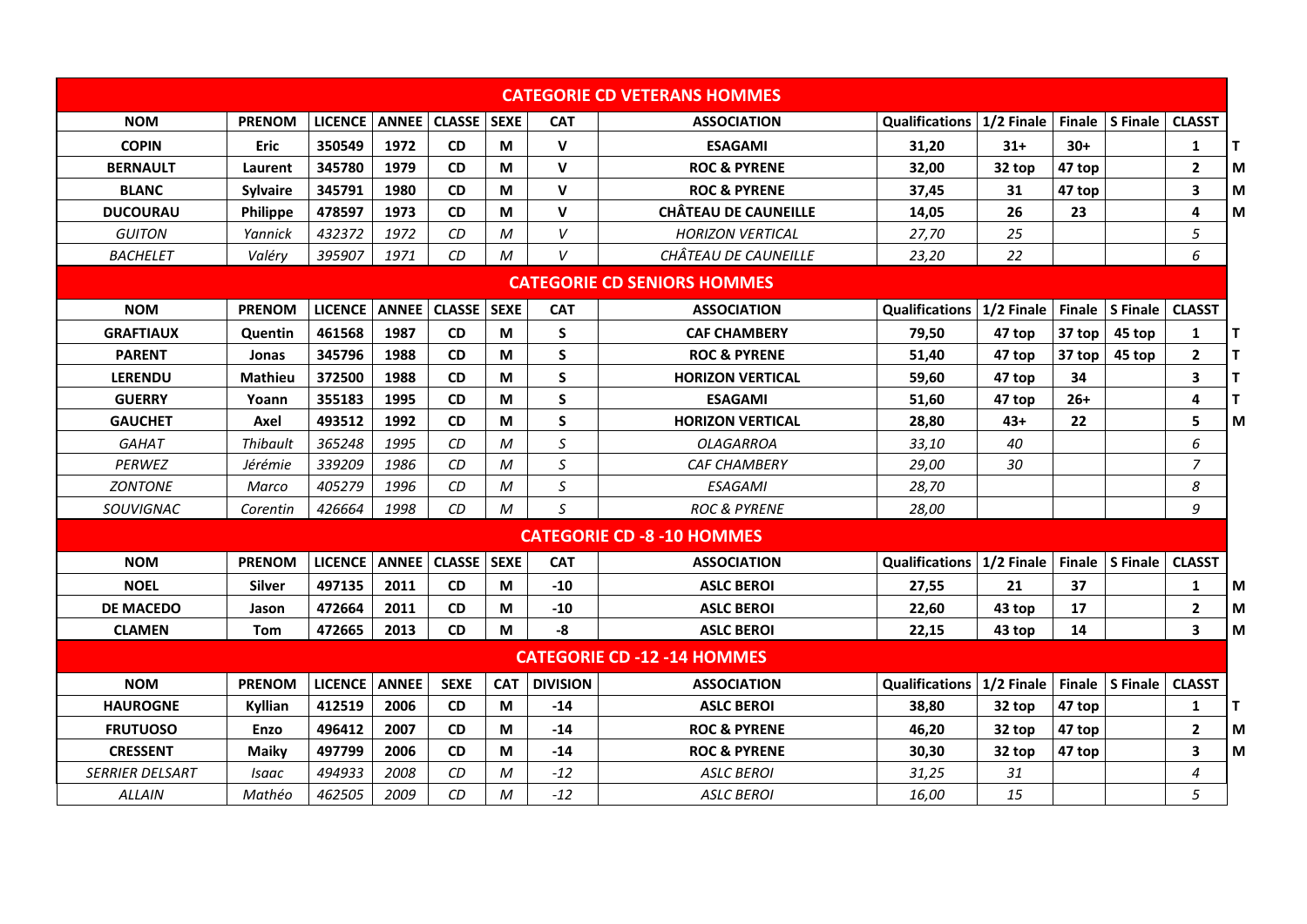|                                    | <b>CATEGORIE CD -16 HOMMES</b> |                 |              |             |            |                 |                                    |                                    |            |               |                        |                |              |
|------------------------------------|--------------------------------|-----------------|--------------|-------------|------------|-----------------|------------------------------------|------------------------------------|------------|---------------|------------------------|----------------|--------------|
| <b>NOM</b>                         | <b>PRENOM</b>                  | <b>LICENCE</b>  | <b>ANNEE</b> | <b>SEXE</b> | <b>CAT</b> | <b>DIVISION</b> | <b>ASSOCIATION</b>                 | <b>Qualifications   1/2 Finale</b> |            | <b>Finale</b> | <b>S</b> Finale        | <b>CLASST</b>  |              |
| <b>PANCU</b>                       | Raul                           | 485007          | 2005         | <b>CD</b>   | М          | -16             | DITEP RIVE DROITE                  | 53,75                              | 32 top     | $40+$         |                        | $\mathbf{1}$   | $\mathbf T$  |
| <b>WOJCIECHOWSKI</b>               | <b>Dylan</b>                   | 491791          | 2005         | <b>CD</b>   | M          | $-16$           | <b>KARATE ANGOULEME</b>            | 52,50                              | 31         | 36            |                        | $\mathbf{2}$   | T            |
| <b>LIMET</b>                       | Chanh                          | 492743          | 2004         | <b>CD</b>   | М          | -16             | <b>CDSA 31</b>                     | 37.20                              | 31         | 34            |                        | 3              | т            |
| <b>SEGUINARD</b>                   | Lucas                          | 491790          | 2004         | <b>CD</b>   | М          | -16             | <b>KARATE ANGOULEME</b>            | 63,75                              | 31         | 29            |                        | 4              | T            |
| <b>DAGUERRE</b>                    | Jean                           | 431613          | 2004         | <b>CD</b>   | M          | -16             | <b>OLAGARROA</b>                   | 27,60                              | 31+        | 30            |                        | 5              | M            |
| <b>GARCIA</b>                      | Quentin                        | 431059          | 2004         | CD          | M          | $-16$           | <b>ROC &amp; PYRENE</b>            | 20,85                              | 22         |               |                        | 6              |              |
| <b>CATEGORIE CD -18 ANS HOMMES</b> |                                |                 |              |             |            |                 |                                    |                                    |            |               |                        |                |              |
| <b>NOM</b>                         | <b>PRENOM</b>                  | <b>LICENCE</b>  | <b>ANNEE</b> | <b>SEXE</b> | <b>CAT</b> | <b>DIVISION</b> | <b>ASSOCIATION</b>                 | Qualifications   1/2 Finale        |            |               | Finale S Finale        | <b>CLASST</b>  |              |
| <b>GALINEAU</b>                    | Josh                           | 458590          | 2002         | <b>CD</b>   | М          | -18             | <b>IME JONZAC SPORT ADAPTE</b>     | 111,25                             | 30 top     | 45 top        | 37 top                 | 1              | Т            |
| <b>LATOURNERIE</b>                 | <b>ANTHONY</b>                 | 395726          | 2002         | <b>CD</b>   | M          | -18             | AS CAMINANTE IME LESPERON          | 98,75                              | $28+$      | 45 top        | $36+$                  | $\mathbf{2}$   | $\mathsf{T}$ |
| <b>LASMARIGUES</b>                 | <b>Bixente</b>                 | 487288          | 2002         | <b>CD</b>   | M          | -18             | <b>DITEP RIVE DROITE</b>           | 103,75                             | 30 top     | 42            |                        | 3              | $\mathbf T$  |
| <b>BECKAKRA</b>                    | Abdeljalil                     | 403220          | 2003         | <b>CD</b>   | М          | -18             | <b>ADAPT'GONES IMPRO MORNANT</b>   | 54.50                              | 22         | $32+$         |                        | 4              | Т            |
| <b>LUPO</b>                        | Matéo                          | 350565          | 2002         | <b>CD</b>   | М          | -18             | <b>ESAGAMI</b>                     | 29,80                              | 22         | 10            |                        | 5              | т            |
| <b>TOURAINE</b>                    | Alexis                         | 496578          | 2003         | CD          | M          | $-18$           | CDSA 26/07                         | 31,60                              | 21         |               |                        | 5              |              |
| <b>CATEGORIE CD -21 ANS HOMMES</b> |                                |                 |              |             |            |                 |                                    |                                    |            |               |                        |                |              |
| <b>NOM</b>                         | <b>PRENOM</b>                  | LICENCE   ANNEE |              | <b>SEXE</b> | <b>CAT</b> | <b>DIVISION</b> | <b>ASSOCIATION</b>                 | <b>Qualifications</b>              | 1/2 Finale |               | Finale S Finale        | <b>CLASST</b>  |              |
| <b>RENAUD</b>                      | <b>Sébastien</b>               | 397632          | 2000         | <b>CD</b>   | М          | -21             | <b>IME JONZAC SPORT ADAPTE</b>     | 57,50                              | 30 top     | 44            |                        | 1              | $\mathsf{T}$ |
| <b>LEPERLIER</b>                   | <b>BENOIT</b>                  | 397019          | 2000         | <b>CD</b>   | M          | $-21$           | <b>ASC PAU BC</b>                  | 59,00                              | 28         | 42            |                        | $\mathbf{2}$   | T            |
| <b>CAZAUBIEILH</b>                 | <b>RAPHAEL</b>                 | 395724          | 2001         | <b>CD</b>   | M          | $-21$           | AS CAMINANTE IME LESPERON          | 65,00                              | 27         | 22            |                        | 3              | T            |
| <b>SERINDA</b>                     | Tristan                        | 374135          | 1999         | CD          | M          | $-21$           | ADAPT'GONES IMPRO MORNANT          | 27,50                              | 23         |               |                        | $\overline{4}$ |              |
| <b>RIVOIRE</b>                     | Maxence                        | 379837          | 1999         | <b>CD</b>   | M          | $-21$           | ADAPT'GONES IMPRO MORNANT          | 25,10                              | 14         |               |                        | 5              |              |
|                                    |                                |                 |              |             |            |                 | <b>CATEGORIE CD SENIORS FEMMES</b> |                                    |            |               |                        |                |              |
| <b>NOM</b>                         | <b>PRENOM</b>                  | <b>LICENCE</b>  | <b>ANNEE</b> | <b>SEXE</b> | <b>CAT</b> | <b>DIVISION</b> | <b>ASSOCIATION</b>                 | <b>Qualifications</b>              | 1/2 Finale |               | <b>Finale S</b> Finale | <b>CLASST</b>  |              |
| <b>MADRID</b>                      | Yannick                        | 387644          | 1981         | <b>CD</b>   | F.         | S               | <b>ROC &amp; PYRENE</b>            | 58,00                              | 47 top     | 37 top        |                        | 1              | ΙT           |
| <b>URRUTIA</b>                     | <b>Jennifer</b>                | 470601          | 1993         | <b>CD</b>   | F          | S               | <b>OLAGARROA</b>                   | 43,50                              | 47 top     | $25+$         |                        | $\mathbf{2}$   | T            |
| <b>AVENIER</b>                     | <b>Victoria</b>                | 394479          | 1993         | <b>CD</b>   | F          | S               | <b>ESAGAMI</b>                     | 28,50                              | 37         | 11            |                        | 3              | T            |
| <b>LATASTE</b>                     | <b>Elise</b>                   | 486422          | 1996         | <b>CD</b>   | F          | S               | <b>CHÂTEAU DE CAUNEILLE</b>        | 28,30                              | 31         | 17            |                        | 4              | M            |
| <b>GOHIN</b>                       | Stéphanie                      | 493513          | 1992         | <b>CD</b>   | F          | $\mathsf S$     | <b>HORIZON VERTICAL</b>            | 22,45                              | $30+$      |               |                        | 5              |              |
| <b>TRASSART</b>                    | Sophie                         | 440252          | 1995         | CD          | F          | S               | <b>ATHOM</b>                       | 24,75                              | 30         |               |                        | 6              |              |
| BLAKELY                            | Delphine                       | 344579          | 1973         | CD          | F          | V               | SA DU VOIRONNAIS                   | 11,05                              | 16         |               |                        | 7              |              |